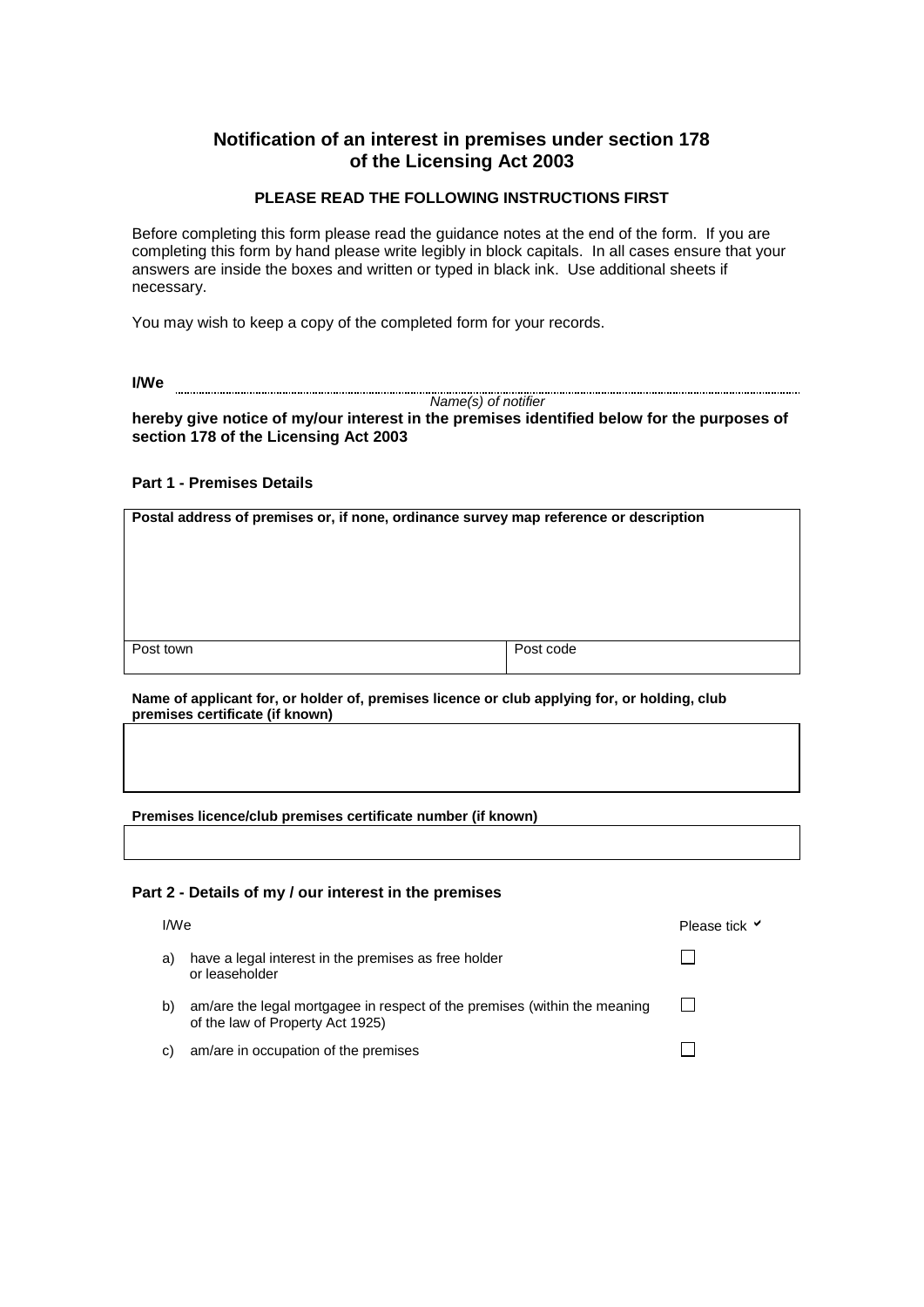| I/We are                                           | Please tick V                     |
|----------------------------------------------------|-----------------------------------|
| an individual(s)<br>a)                             | Please complete section (A)       |
| b)<br>a company                                    | Please complete section (B)       |
| a partnership<br>c)                                | Please complete section (B)       |
| an unincorporated association<br>d)                | Please complete section (B)       |
| other (for example, a statutory corporation)<br>e) | Please complete section (B)       |
| (A) DETAILS OF INDIVIDUAL                          |                                   |
| Mr<br>Mrs<br><b>Miss</b><br>Ms                     | Other title<br>(for example, Rev) |
|                                                    |                                   |
| <b>Surname</b>                                     | <b>First names</b>                |
|                                                    |                                   |
| <b>Current postal</b><br>address if                |                                   |
| different from                                     |                                   |
| premises address                                   |                                   |
|                                                    |                                   |
| <b>Post Town</b><br><b>Postcode</b>                |                                   |
|                                                    |                                   |
| Contact phone number in working hours (if any)     |                                   |
| E-mail address<br>(optional)                       |                                   |
| DETAILS OF SECOND INDIVIDUAL (if applicable        |                                   |
|                                                    | Other title                       |
| Mrs<br><b>Miss</b><br>Ms<br>Mr                     | (for example, Rev)                |
| <b>Surname</b>                                     | <b>First names</b>                |
|                                                    |                                   |
|                                                    |                                   |
| <b>Current postal</b>                              |                                   |
| address if<br>different from                       |                                   |
| premises address                                   |                                   |
|                                                    |                                   |
|                                                    |                                   |
| <b>Post Town</b><br><b>Postcode</b>                |                                   |
| Contact phone number in working hours (if any)     |                                   |
| <b>E-mail address</b>                              |                                   |
| (optional)                                         |                                   |

**(B) DETAILS OF NON-INDIVIDUAL**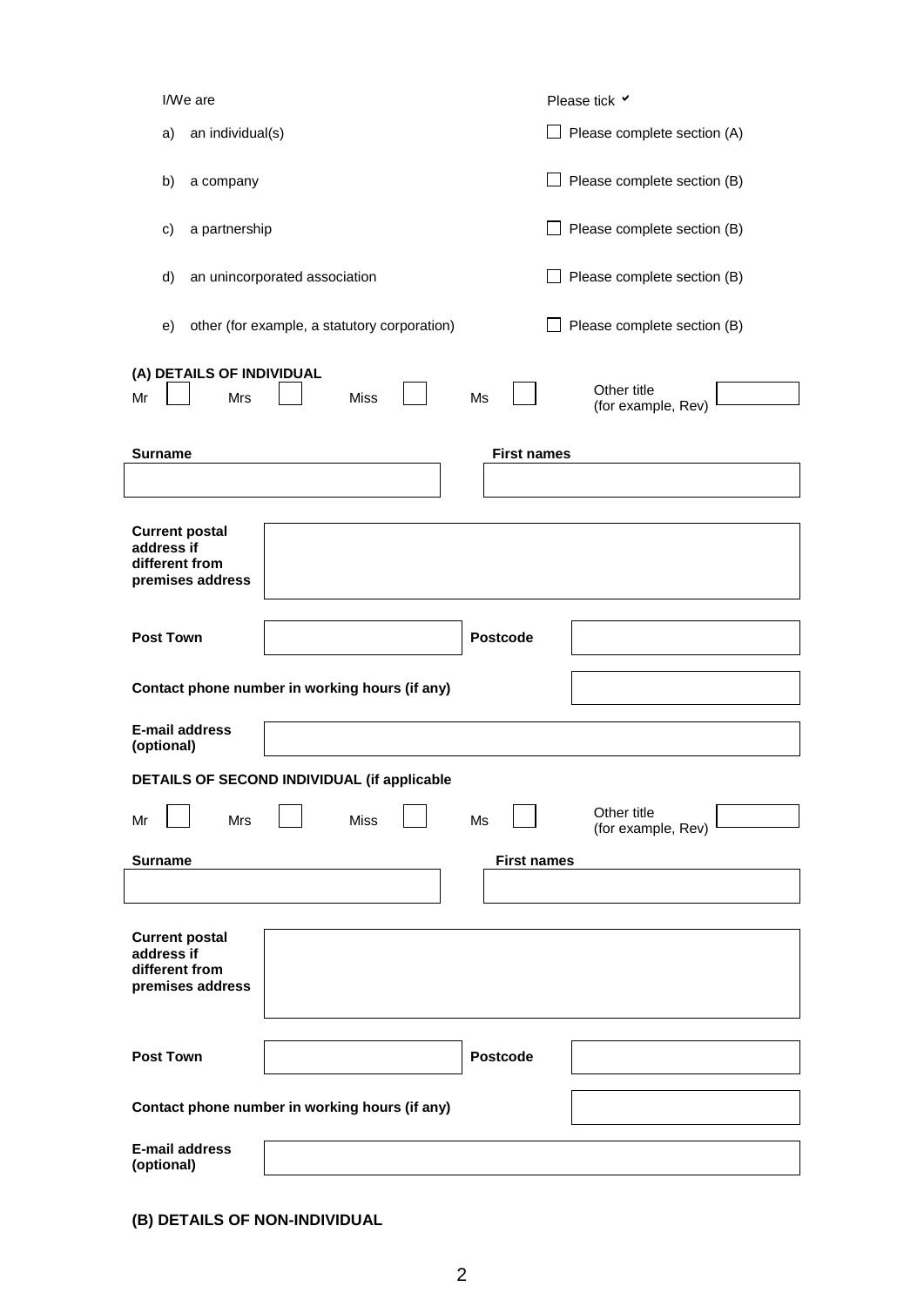Please provide name and registered address of notifier in full. Where appropriate please give any registered number. In the case of a partnership or other joint venture (other than a body corporate), please give the name and address of each party concerned

| Name                                                                                          |  |  |  |  |
|-----------------------------------------------------------------------------------------------|--|--|--|--|
|                                                                                               |  |  |  |  |
|                                                                                               |  |  |  |  |
|                                                                                               |  |  |  |  |
|                                                                                               |  |  |  |  |
|                                                                                               |  |  |  |  |
|                                                                                               |  |  |  |  |
|                                                                                               |  |  |  |  |
|                                                                                               |  |  |  |  |
|                                                                                               |  |  |  |  |
| Address                                                                                       |  |  |  |  |
|                                                                                               |  |  |  |  |
|                                                                                               |  |  |  |  |
|                                                                                               |  |  |  |  |
|                                                                                               |  |  |  |  |
|                                                                                               |  |  |  |  |
|                                                                                               |  |  |  |  |
|                                                                                               |  |  |  |  |
| Registered Number (where applicable)                                                          |  |  |  |  |
|                                                                                               |  |  |  |  |
|                                                                                               |  |  |  |  |
| Description of applicant (for example, partnership, company, unincorporated association etc.) |  |  |  |  |
|                                                                                               |  |  |  |  |
|                                                                                               |  |  |  |  |
| Telephone number (if any)                                                                     |  |  |  |  |
|                                                                                               |  |  |  |  |
| E-mail address (optional)                                                                     |  |  |  |  |
| Please tick $\checkmark$ Yes                                                                  |  |  |  |  |
|                                                                                               |  |  |  |  |
| I have made or enclosed payment of the fee<br>$\bullet$                                       |  |  |  |  |
| IT IS AN OFFENCE, UNDER SECTION 158 OF THE LICENSING ACT 2003 TO MAKE A                       |  |  |  |  |
| FALSE STATEMENT IN OR IN CONNECTION WITH THIS APPLICATION. THOSE WHO                          |  |  |  |  |
| MAKE A FALSE STATEMENT MAY BE LIABLE ON SUMMARY CONVICTION TO A FINE<br>OF ANY AMOUNT.        |  |  |  |  |
|                                                                                               |  |  |  |  |
|                                                                                               |  |  |  |  |

**Part 3 - Signatures** (please read guidance note 1)

**Signature of notifier or notifier's solicitor or other duly authorised agent (see guidance note 2). If signing on behalf of the notifier please state in what capacity.**

| Signature |  |
|-----------|--|
| Date      |  |
| Capacity  |  |

**For joint notifier's signature of 2nd notifier or 2nd notifier's solicitor or other authorised agent (please read guidance note 3). If signing on behalf of the notifier please state in what capacity.**